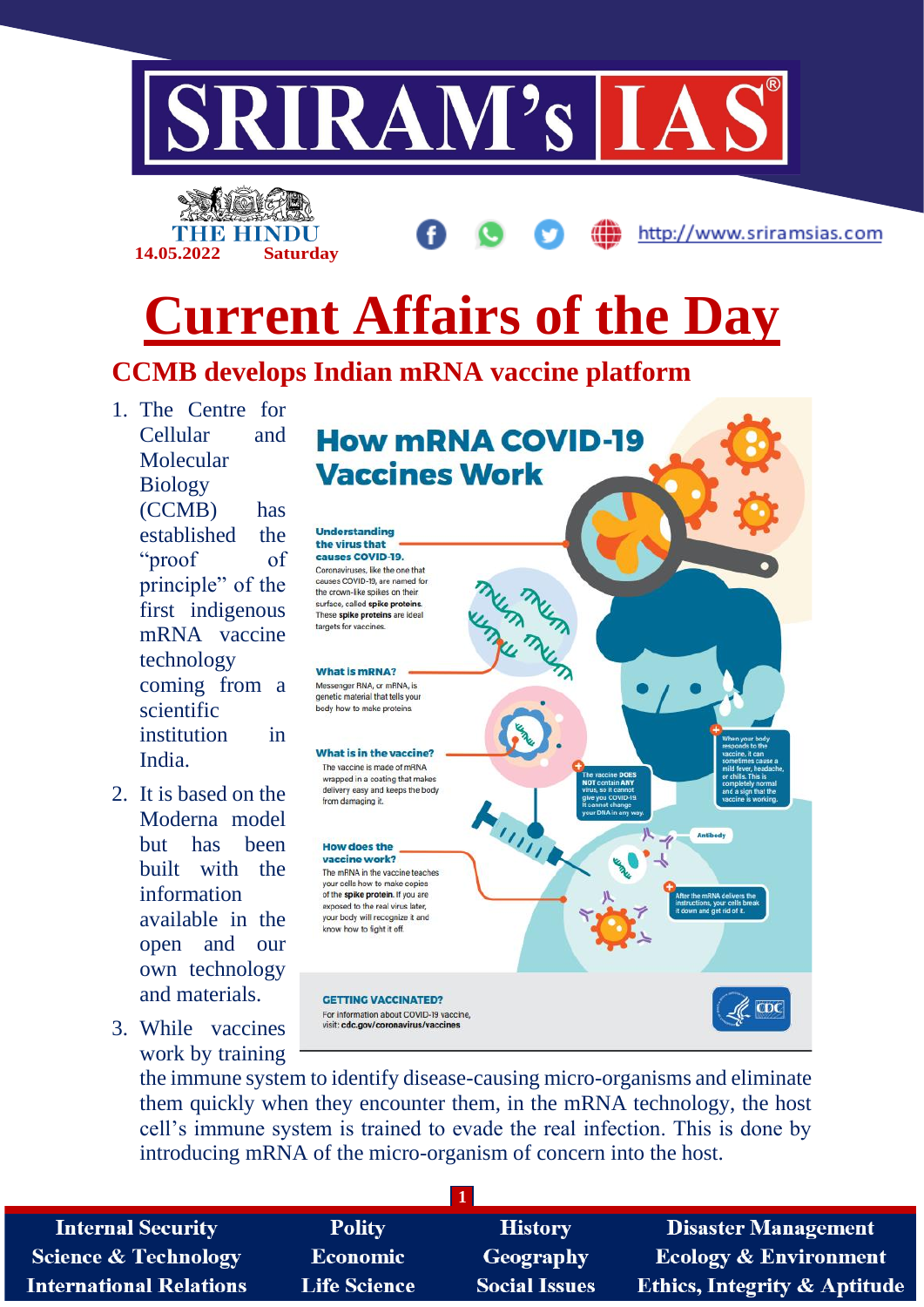

- 4. The home-grown mRNA vaccine platform holds promise to deal with other infectious diseases such as TB, dengue, malaria, chikungunya, rare genetic diseases and others.
- 5. The beauty of this technology is in its rapid turnaround times, which means vaccines can be developed for other diseases or a pan-COVID vaccine covering different variants.

The scientists said the technology was ready to be transferred to any interested firm to take it to the next level of human trials and bring out the vaccine into the market after approval of the regulatory authorities.

### **The Centre for Cellular and Molecular Biology (CCMB)**

The Centre for Cellular and Molecular Biology or CCMB is an Indian fundamental life science research establishment located in Hyderabad that operates under the aegis of the Council of Scientific and Industrial Research. CCMB is a designated "Centre of Excellence" by the Global Molecular and Cell Biology Network, UNESCO.

## **3.2 cr. used facilities under the Ayushman scheme: Centre**

- 1. More than 18 crore health cards have been issued under the Ayushman Bharat - Pradhan Mantri Jan Arogya Yojana (AB-PMJAY) scheme so far and over 3.2 crore people have availed the hospital facilities, the Health Ministry said.
- 2. The National Health Authority (NHA), under its flagship scheme Ayushman Bharat Digital Mission (ABDM), announced the successful integration of additional 13 digital health solutions in the ABDM Sandbox.

## **ISRO tests booster for Gaganyaan**

- 1. The Indian Space Research Organisation (ISRO) has successfully carried out the static test of the HS200 solid rocket booster, taking the space agency one more step closer to the keenly awaited Gaganyaan human spaceflight mission.
- 2. Designed and developed by the Vikram Sarabhai Space Centre (VSSC) the HS200 booster is the 'human-rated' version of the S200 rocket boosters used

| <b>Internal Security</b>       | <b>Polity</b>       | <b>History</b>       | <b>Disaster Management</b>              |  |  |
|--------------------------------|---------------------|----------------------|-----------------------------------------|--|--|
| Science & Technology           | <b>Economic</b>     | Geography            | <b>Ecology &amp; Environment</b>        |  |  |
| <b>International Relations</b> | <b>Life Science</b> | <b>Social Issues</b> | <b>Ethics, Integrity &amp; Aptitude</b> |  |  |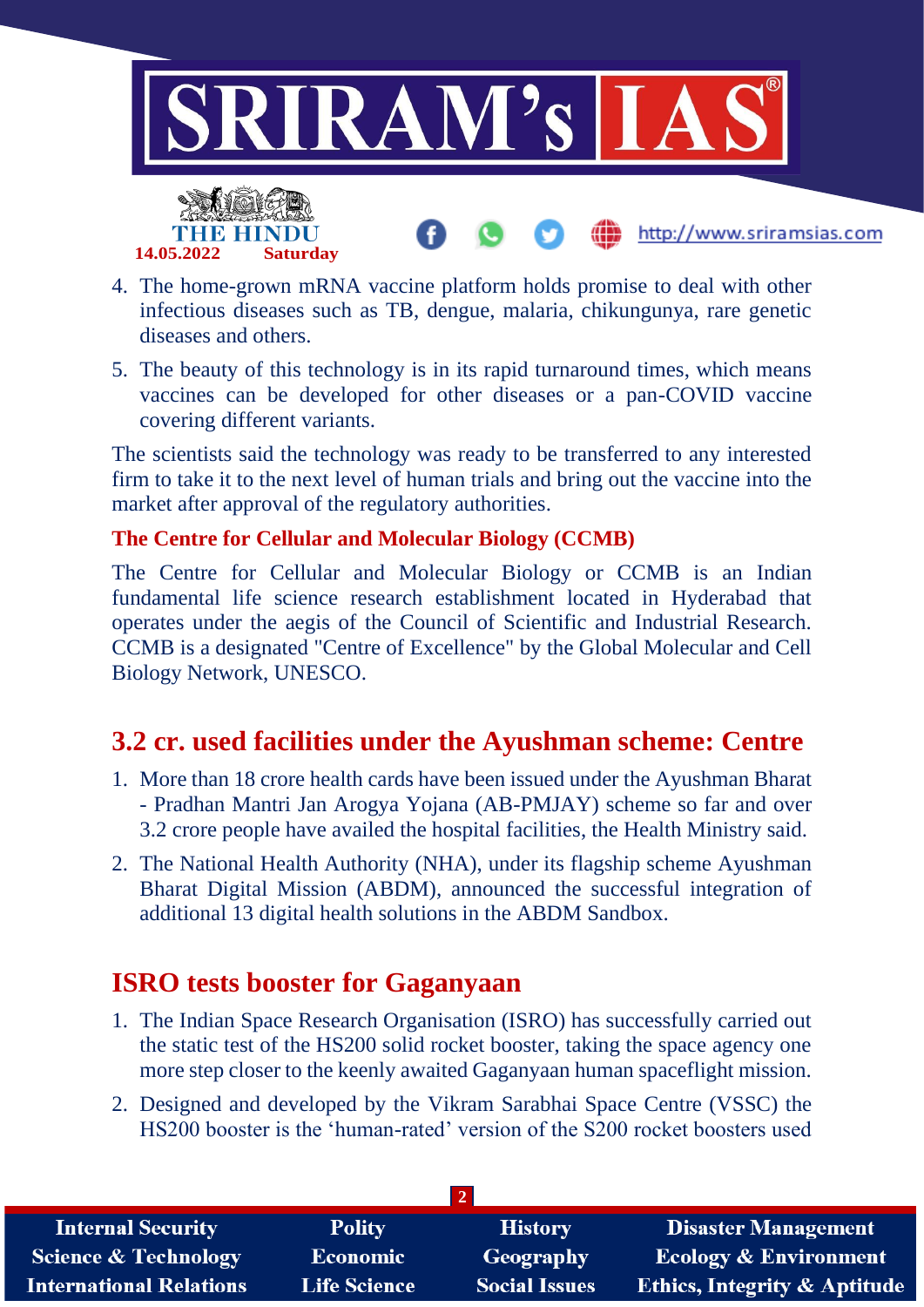



# http://www.sriramsias.com

on the geosynchronous satellite launch vehicle Mk-III (GSLV Mk-III), also called the LVM3.

- 3. The GSLV Mk-III rocket, which will be used for the Gaganyaan mission, will have two HS200 boosters that will supply the thrust for lift-off.
- 4. The HS200 is a 20-metre-long booster with a diameter of 3.2 metres and is the world's second-largest operational booster using solid propellants.



#### **Human rating for Gaganyan mission:**

- 1. Since Gaganyaan is a manned mission, the GSLV Mk-III will have improvements to increase reliability and safety to meet the requirements of 'human rating.'
- 2. Of the three propulsion stages of the GSLV Mk-III, the second stage uses liquid propellant while the third is a cryogenic stage.

## **Niti launches national data analytics portal**

- 1. In a step toward data-based decision making, NITI Aayog launched the National Data Analytics Platform (NDAP) for public use.
- 2. The main value that NDAP adds is making key foundational datasets interoperable with each other. This will enable easy cross-sectoral analysis and democratise the use of Indian government data.
- 3. Conceived in 2020, the platform aims to standardise data across government sources and provide flexible analytics, making it easy for users to analyse information using multiple datasets. Currently, government data available in the public domain is not standardised.

| <b>Internal Security</b>        | <b>Polity</b>       | <b>History</b>       | <b>Disaster Management</b>              |  |  |
|---------------------------------|---------------------|----------------------|-----------------------------------------|--|--|
| <b>Science &amp; Technology</b> | Economic            | <b>Geography</b>     | <b>Ecology &amp; Environment</b>        |  |  |
| <b>International Relations</b>  | <b>Life Science</b> | <b>Social Issues</b> | <b>Ethics, Integrity &amp; Aptitude</b> |  |  |